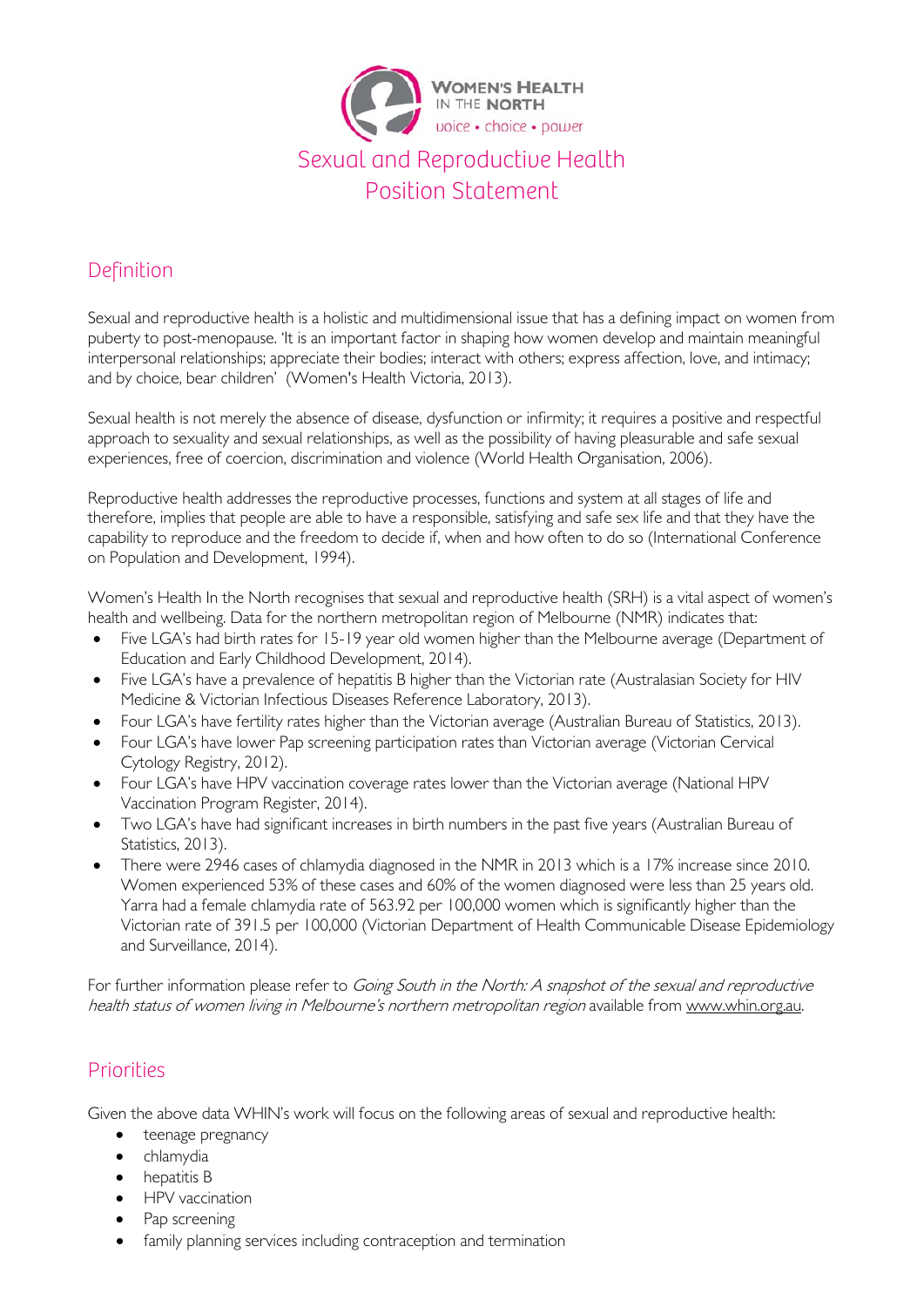Young women aged 12-24 years have been selected as the priority population target group.

#### Our Vision

### WHIN has Sexual and Reproductive Health as a health promotion priority and is committed to advocating for a northern metropolitan region where:



## Action Plan 2014-2016

- 1. Engage with women and communities to facilitate, influence and support positive change to their health, safety and wellbeing.
	- Establish and resource a regional sexual and reproductive health network.
	- Actively influence SRH policy, planning and program of regional partners.
	- Consult with young women to capture their personal experiences of SRH issues and service access.
- 2. Build and maintain a picture of the SRH status of women living in the NMR.
	- Conduct a service mapping activity to determine clinical, education and support services currently available to NMR women and to identify service gaps.
	- Collect, maintain and analyse data to create an ongoing gendered picture of the SRH status of NMR women.
- 3. Develop a shared regional understanding of women's sexual and reproductive health needs
	- Engage, consult and educate key stakeholders about women's SRH.
	- Develop resources to support knowledge translation and development across the NMR.
	- Develop and implement strategies which support SRH programs and services in the NMR.
- 4. Continue to advocate for the elimination of FGC
	- Deliver and resource the *Girls Talk Health* sexuality education program young people across the NMR.
	- Deliver professional development for health practitioners to develop awareness of the practice and capacity to respond with culturally sensitive clinical care.
	- Develop and deliver community education and resources on the issue of FGC.

WHIN will work to improve NMR women's sexual and reproductive health by providing leadership; building strategic partnerships; undertaking research, resource development and workforce development; and engaging with women and communities.

### Our Approach